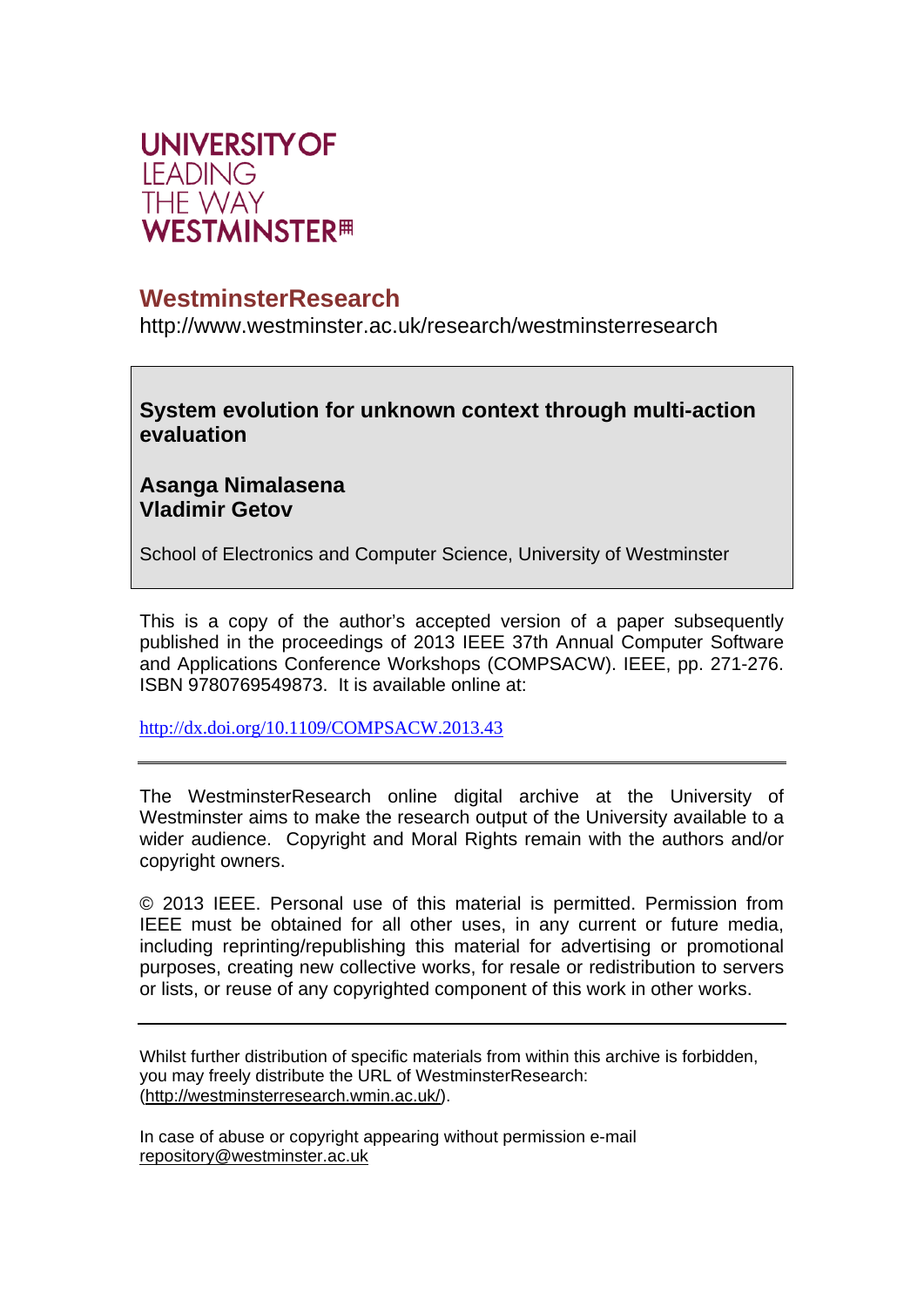# **System Evolution for Unknown Context through Multi-action Evaluation**

Asanga Nimalasena and Vladimir Getov School of Electronics and Computer Science University of Westminster London, United Kingdom Asanga.Nimalasena@my.westminster.ac.uk, V.S.Getov@westminster.ac.uk

*Abstract* **— Context-aware computing has been attracting growing attention in recent years. Generally, there are several ways for a context-aware system to select a course of action for a particular context change. One way is for the system developers to encompass all possible context changes in the domain knowledge. Then, the system matches a context change to that in the domain knowledge and chooses the corresponding action. Other methods include system inferences and adaptive learning whereby the system executes one action and evaluates the outcome and self-adapts/selflearns based on that. However, there are situations where a system encounters unknown contexts. In such cases, instead of one action being implemented and evaluated, multiple actions could be implemented concurrently. This parallel evaluation of actions could quicken the evolution time taken to select the best action suited to unknown context compared to the iterative approach. This paper proposes a framework for context-aware systems that finds the best action for unknown context through multi-action evaluation and self-adaptation. In a case study, we show how our multi-action evaluation system can be implemented for a hypothetical hotelier who uses the nameyour-own-price mechanism to sell his perishable inventory.** 

*Keywords - context-aware systems; self-adaptation; multiaction evaluation*

# I. INTRODUCTION

Context awareness is a fundamental concept in pervasive computing. There are many definitions to what is a context. Context could be defined by location [13], location combined with behaviour [3] or encompassing multitude of factors such as the definition given by Dey [5]: "Context is any information that can be used to characterize the situation of an entity. An entity is a person, place, or object that is considered relevant to the interaction between a user and an application, including the user and applications themselves". This definition gives the context-aware system developers much more freedom to decide what constitutes a context.

Actions in context-aware systems are determined by the context and any changes to the context. A context-aware application does context inference on the basis of the socalled 5W1H (Where, When, What, Who, Why, How) factors [8]. This means that context-aware applications look at the who's, where's, when's and what's (that is, what the user is doing) of entities and use this information to determine why the situation is occurring [10]. An application doesn't actually determine why a situation is occurring, but the designer of the application does. This means the designer

has to capture the domain knowledge and input it to the system. If there is a context which the designer did not foresee, then the context inference would fail.

Self-adapting or self-learning methods are employed to address the issues arising when a system encounters an unknown context. These methods use an iterative approach to finding the best possible action. In the cases when there is a large action space to evaluate, the time to find the best action would take longer and may not correctly identify the nature of the change due to the unknown context.

In order to overcome the problems in the iterative approach to unknown context, this paper proposes a framework which evolves itself when an unknown context is encountered. This is achieved by concurrently executing and evaluating multiple sets of possible actions and then determining the best course of action.

The rest of this paper is organized as follows. Section II reviews related work on context and self-adapting contextaware models. Section III gives a brief description of the proposed framework and details description of the multiaction evaluation system within the proposed framework. Section IV describes the evaluation of the concurrent action execution and evaluation system of the proposed framework. Section V presents experimental results of the evaluation. Finally, the paper concludes with Section VI which summarizes the findings from the evaluation and outlines directions for future work.

#### II. RELATED WORK

### *A. Single Context – Single Action*

This category includes relatively simple context-aware systems that are specifically developed for smart environments and suffer from the earlier mentioned problem – the designer has to capture and input the domain knowledge into the system. Therefore, this limitation prevents such systems from being used in multi-context environments. One common theme of these smart environments is that, based on sensory data of one or more devices, other device(s) state(s) is/are changed to bring the environment (in another word context) to an optimal level that is most beneficial to the entity in that context. He et al [6] provide an example of such a smart plant-watering context-aware system. Three main areas could be identified in these types of context-aware frameworks – they are sensory data acquisition, context inference/management and action.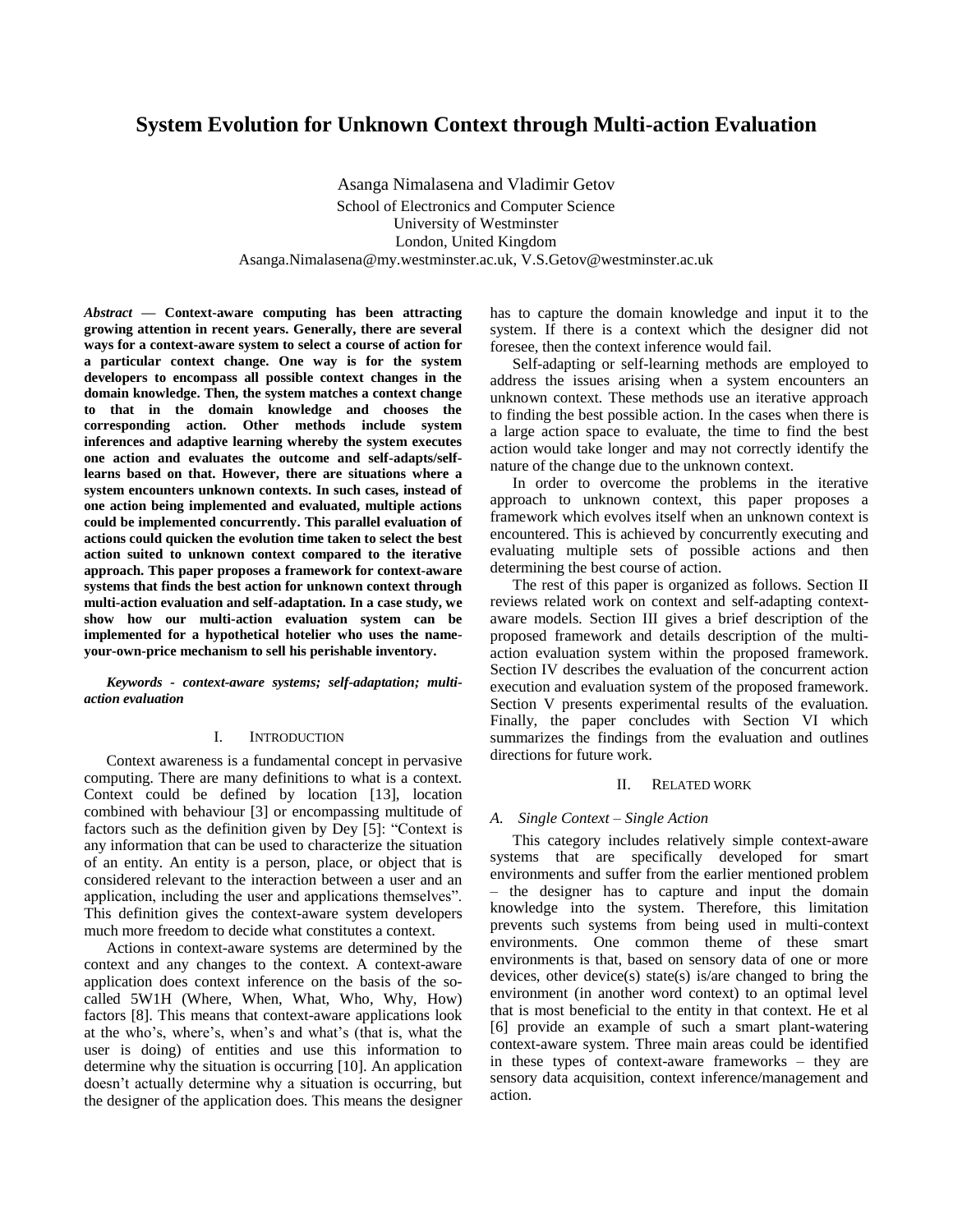Due to the nature of its application a context-aware framework developed for these smart environments has an output action that is of two mutually exclusive states for a given context. In other words, the sensor data and action have a one-to-one relationship. For example, a context-aware application developed to control the ambient temperature in a room would have actions to turn on or off a fan or set the temperatures of the air conditioning to one specific value *Z* when the ambient temperature is *X* degrees or between *X* and *Y* degrees. It is not possible to have and neither does it make sense to incorporate into the context-aware framework actions such as: when the ambient temperature is *X* degrees turn on and off the fan or set the air conditioning temperature to *P* and *Q* degrees.

## *B. Single Context – Multiple Actions*

One way to overcome this problem is to include system inferences and adaptive learning whereby the system executes one action and evaluates the outcome and selfadapts/self-learns based on the outcome. This method is used when an unknown context is encountered. For example, a context-aware system can be based on the context triple model – RAP – where R is a set of context resources, A is a set of actors which interact with context resources, and P is a set of real context related policies. A self-adapting algorithm which implements the RAP model is presented in [4]. This algorithm uses a closed feedback loop with four phases – monitoring, analysis, planning, and execution.

Another approach [9] proposes a formal method for incremental context awareness based on two monotonic extension models. The breadth-monotonic model extends the system so that it recognizes more situations (context) than before while the depth-monotonic model is applied for the cases when there is uncertainty and the system extends itself through estimation.

A third approach [12] defines a self-adapting context with the use of context edges (a context edge is the border between two contexts) and context spaces where the model is based on Q-Learning with a feedback loop which finds the optimal action for each state by the reward it receives from the environment for actions taken in that state.

Other proposed models include a model using case base reasoning to address domain specific problems and incomplete data sets [11]. The models mentioned above try to address the lack of domain knowledge through selfadapting whereas [8] proposes a model where both ontological and Bayesian network probabilistic reasoning are used for context reasoning and the context is modelled using ontology. Similarly, the approach described in [2] uses fuzzy sets to allow imperfection in context that is being sensed.

These models could be used to implement single context – multi-action systems. When an unknown context is encountered in such systems, it is possible to execute multiple actions iteratively and then evaluate the outcome of each of these actions to arrive at the best action for the given unknown context. In these systems it is also possible to have associated a single unknown context value with two or more actions before deciding on a best course of action. However, due to the iterative approach where each action in the action space is executed one at a time and then evaluated to find the best action, when the number of actions to execute and evaluate increases, the amount of time taken to find the best possible action becomes unacceptably long.

#### *C. Multiple Context – Multiple Actions*

In real world environments multiple contexts are considered and the output action correlates to a set of context values rather than to a single context, making the system multi-context – multi-action one. How such a multi-action context-aware system comes into use could be illustrated with the name-your-own-price (NYOP) application [15]. NYOP is a strategy where the buyer suggests the price which he/she is willing to pay for goods or services without knowing the minimum threshold price *T* which is acceptable to the seller. Imagine a hotelier who sells his inventory through such a NYOP channel. If the decision to accept or reject a bid is solely based on the bid value, then the hotelier is not going to have the fluidity to react to the demand uncertainty that occurs due to the change in context.

For example, consider a new event has been planned near the vicinity of the hotel and there is no historical data or knowledge to rely on which means that this is an unknown context.

In this case, instead of having one threshold price *T* the context-aware NYOP system could be set up with multiple threshold values *T1* and *T2*. Type of event and duration of the event could be considered as context values as these will affect the bid values, action space would consists of number of threshold values evaluated concurrently against the bids. Domain knowledge would provide the starting set of threshold values eliminating threshold values that are not worth evaluating against thus reducing number of actions in the action space.

The business model of the hotelier does not suffer from having multiple threshold values. Indeed, because the items are either perishable or time-dated the retailer wants to obtain as much revenue as possible and is ready to accept even lower bids as long as the bids that are willing to pay more also materialize [15].

The hotelier's NYOP channel decisions could be influenced by many contexts which may not relate to one another. Other examples of such contexts that the hotelier's system could be part of are specific weather conditions (ice, snow, hurricane), current occupancy rate (high, low) and even the legislation (increase/decrease of taxes). Each of these contexts would have multiple values which will have a varying degree of influence on the hotelier's decision making process. For example, considering the earlier contexts, events could be conferences, official gathering and weddings. Each of these events has different characteristics which must be considered in the decision making process. The weather could be defined with concrete parameters such as temperature  $27^{\circ}$  C, humidity 60%, as well as using vague or fuzzy terms such as "sunny day" or "mildly chilly day".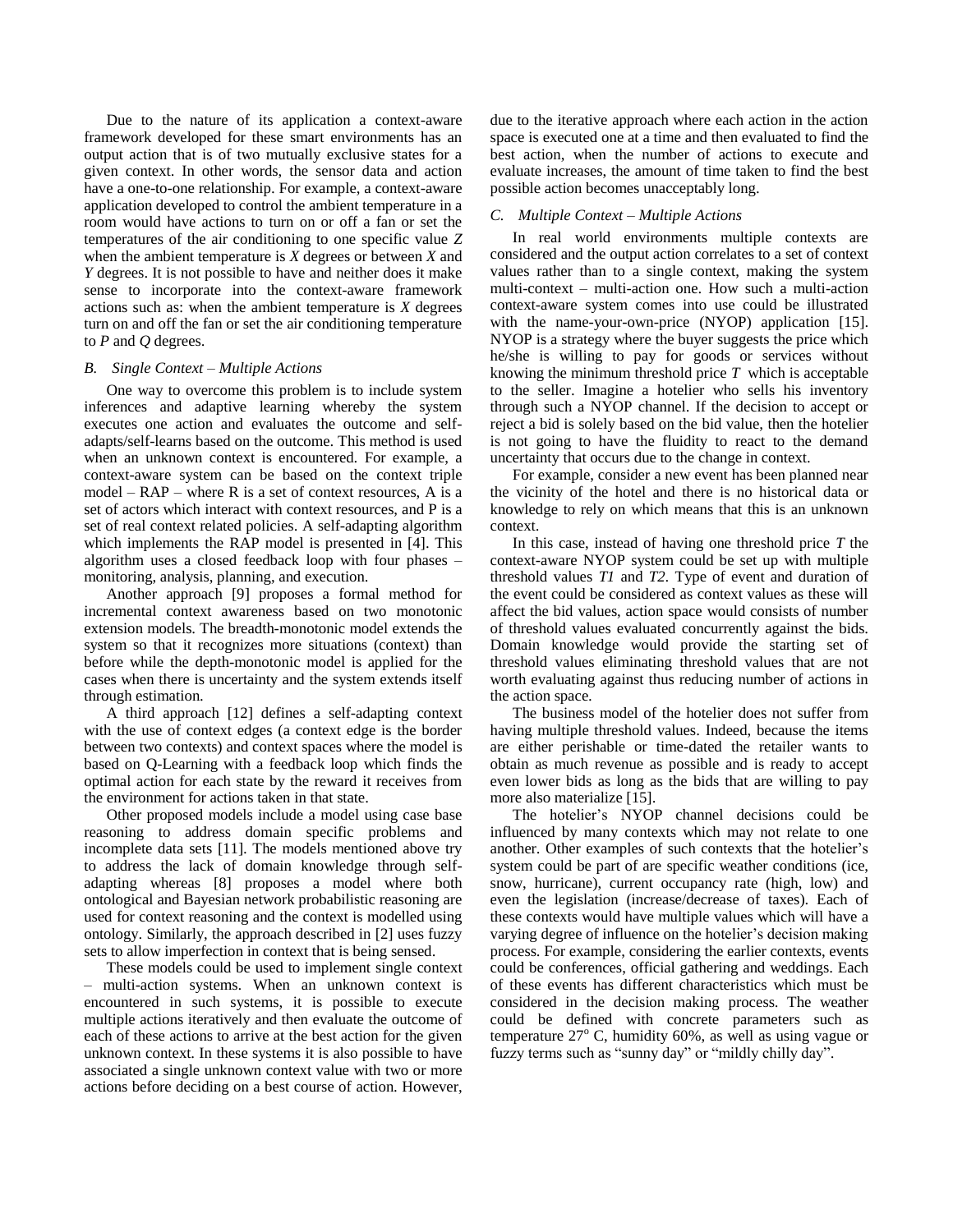

Figure 1. High-level system diagram of proposed framework

Permutations of these multiple contexts could be defined as below.

*{Conference, Sunny day} action space {A1, A2, ..,An} {Wedding, {27<sup>°</sup> C, 50% Humidity}, 20% Occupancy}*  $\rightarrow$ *action space {Aa,Ab,..,Az}*

Each permutation of these contexts result in multi-action evaluation as the hotelier is unlikely to have encountered all the permutations and has to decide on the best course of action whenever a new permutation of the context values occurs. As the number of permutations for different context value combinations increases exponentially with an addition of each new context, the environment that has to employ multi-context – multi-action systems faces several challenges. The main challenge is the high number of actions or action values to evaluate which results in much longer time needed to find the best action for current unknown context.

The multi-action execution and evaluation framework proposed in this paper is somewhat similar to the agent's action evaluation in subsumption architecture [14] where an agent executes multiple actions to evaluate the best one.

However, the subsumption architecture arranges the modules into a hierarchy where actions are divided into low priority and high priority as one of its characteristics. In contrast, the proposed solution in this paper considers all actions to be equal and to have the same level of priority until the outcome is evaluated against the goals.

### III. PROPOSED FRAMEWORK

The proposed framework consists of three systems. They are the context system, the inference system and the action system. Fig. 1 shows a high-level diagram of the framework and the interactions between each system.

The primary objective of the context system is context acquisition and defuzzification. It is assumed that context space is a heterogeneous where context values are acquired from various heterogeneous sources. Taking the earlier example of the hotelier, the occupancy rates would come from the hotelier's own database, weather information from a host-to-host (H2H) weather service and information about upcoming events through various media sources (electronic paper and social media).

The inference system forms the key part of selfadaptation. When the best course of action is found for an unknown context this information is stored within the ontology for future use. The ontology's inherent inference capabilities can be used to check if an unknown context could be deduced to a known context before proceeding to concurrent multi-action evaluation.

The action system encompasses all sub-modules related to concurrent action execution and evaluation of action outcome based on a goal specification. It is only this action system that this paper focuses on and evaluates in Section IV.

The action systems come into play when an unknown context is encountered by the framework. This would result in multiple actions being executed for the same set of perceived context values.

The framework address the problem of high number of actions in the action space to evaluate with the use of goal specifications. Goals specify the acceptable range of outcomes and for an action to qualify to be considered, its outcome must fall within the goal specification. This reduces the number of actions to be considered in the action space. The actual values for goal specifications is determined by domain knowledge and dependent on the concrete implementation of the framework.

Taking the earlier mentioned hotelier's NYOP example, the goal specification of the hotelier could be a threshold prices between (\$100, \$200). This means that any action that evaluates the threshold price lower than \$100 or higher than \$200 is not considered. Though the hotelier's NYOP is used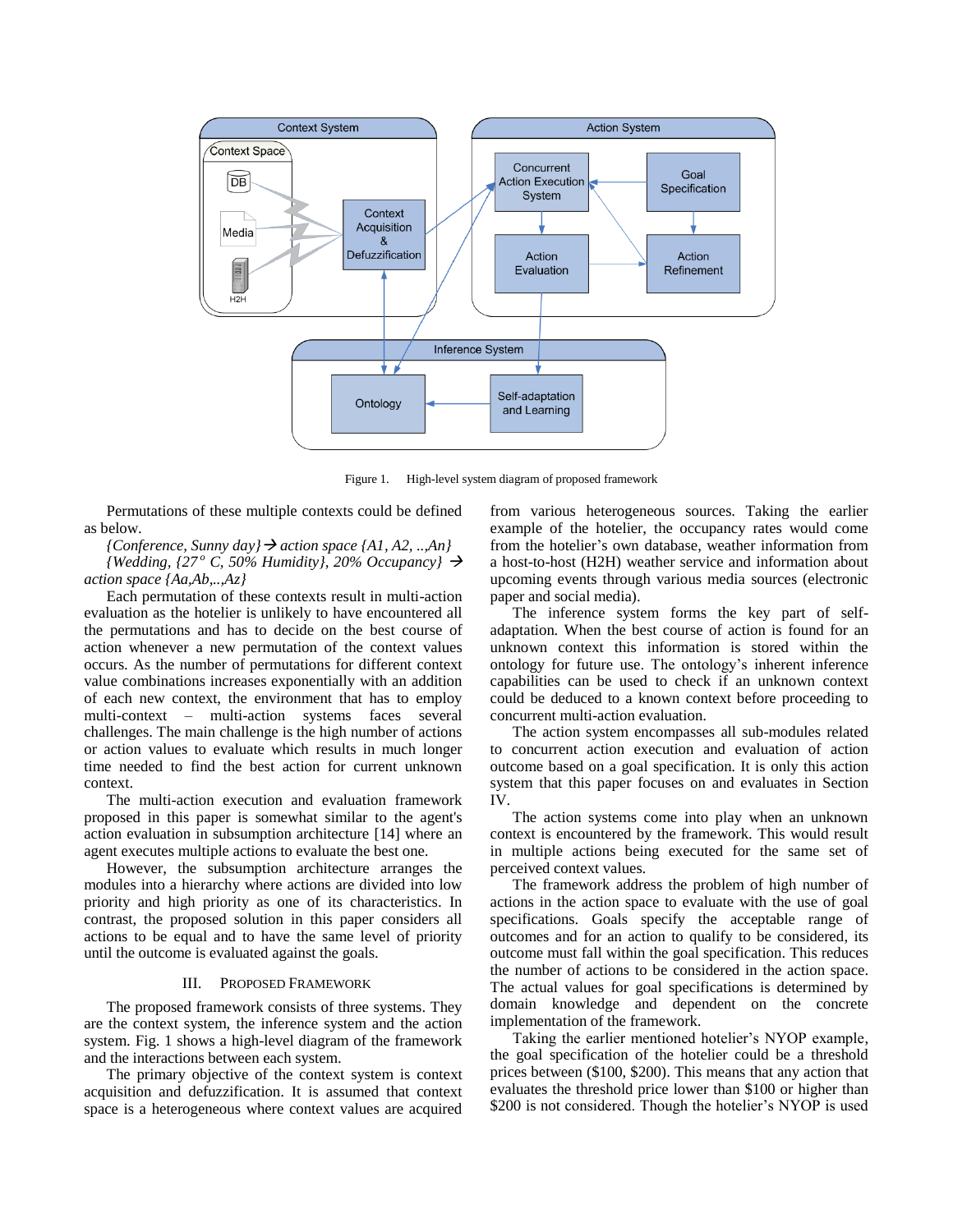here for the evaluation, the framework could be adopted into any context-aware system where the domain allows multiple actions to be executed concurrently and then evaluated to find the best possible option. Examples of such systems include cloud services that provide spot instances [1] to find the optimal market value under various demand and resource constraints scenarios.

A separate concurrent action execution system is used while the actions are executed before the evaluation. This is intended to provide a separate environment for the actions under evaluation. When an unknown context is encountered, the system could evaluate either all possible actions within the goal specification (brute force evaluation) or start with the action of a context which is the closest to the unknown one. The latter will further reduce the number of actions requiring evaluation.

The closest known context action is found by calculating the difference between the known context values and values in the unknown context set. If there are two sets with equal differences, then the priority of each context is considered, based on the degree of influence each context value has on the overall outcome. If two known contexts have the same set of difference values, the decision is based on the selected direction to start off – optimistically or pessimistically. We define starting off optimistically as assuming that the overall outcome of the system due to unknown context is higher than the outcome from the closest known context action. Similarly, starting off pessimistically is defined as assuming that the overall outcome of the system due to the unknown context is lower than the closest known context action outcome. Once the closest action is determined, then it is expanded both optimistically and pessimistically with actions whose outcome is within the goal specification range.

The expansion criteria are defined in the action refinement system which controls how many actions are in the action space. This is done by specifying how many actions to expand pessimistically and optimistically, as well as the distance between the outcomes of the two nearest actions. For an action *A,* the resulting outcome *O* is defined as a function of  $O(A)$ . Then, the total action space for evaluation under the goal specifications  $G<sub>lo</sub>$  and  $G<sub>hi</sub>$  with an optimistic and pessimistic expansion criteria  $n,m$  ( $n,m > 0$ ), distance between the outcomes for the two nearest actions  $\Delta$  ( $\Delta > 0$ ) and starting off with closest known context's action  $O(A_c)$  could be defined as follows.

$$
G_{lo} < O(A_n) < O(A_{(n-1)}) < O(A_c) < O(A_{(m-1)}) < O(A_m) < G_{hi}
$$

Here, the terminating conditions for the expansion are defined below.

 $O(A_{(n+1)}) < G_{lo}$  (1)

$$
O(A_{(m+1)}) > G_{hi} \tag{2}
$$

$$
O(A_{(n-1)}) - O(A_n) = O(A_m) - O(A_{(m-1)}) = \Delta \quad (3)
$$

Equation (1) defines actions the outcome of which is outside the lower end of the goal specification, while (2) defines actions the outcome of which is outside the higher end of the goal specification. Equation (3) specifies that the difference between the outcomes for any two nearest actions in the action space is equal.

The action evaluation consists of the evaluation criteria used to determine the outcome of which action is the most beneficial. The evaluation criteria are subjective to the concrete implementation of the framework. For example, the hotelier's evaluation criteria would be the action that gives the highest yield. If the framework is implemented for an error correction system, then the evaluation criteria would be the action that results in the lowest error.

### IV. METHODOLOGY

For the evaluation test case we have envisaged a hypothetical scenario where an hotelier sells rooms through the NYOP channel. As discussed earlier, the NYOP operates by allowing buyers to bid for an item on a perceived value rather than based on the actual value set by the seller of the item. The seller has an internal threshold value hidden from the buyers which he or she considers to be the minimum value for a bid in order to successfully complete the transaction. There is a variety of NYOP strategies, such as allowing multiple bids, restricting subsequent bids to happen after a time laps [7, 15] but for our experiments we do not employ any such NYOP strategies. Instead, each value is considered as an individual bid and not as a subsequent bid part of a bidding transaction. We also assume that there are no restrictions to using multiple threshold values to evaluate the bids.

For the evaluation we implemented standalone proof-ofconcept module only for the action system. The evaluation is only concerned with the concurrent multi-action evaluation and it's assumed that the system is working under the condition that it has already encountered an unknown context. We have employed the strategy of start off with the closest known context.

We have used two test cases and a control test to go along with our experiments. One of the test cases simulates an unknown context in which the mean value of the bids is lower than the threshold value of the closest known context. This case we refer as the pessimistic case where if the hotelier does not adjust the threshold value by lowering it to capture the bids, he or she will lose out under the current context.

The second test case simulates an unknown context under which the mean bid values are considerably higher than the threshold value of the closest known context which we refer to as the optimistic case. Under this context the hotelier has to increase the threshold value to be just below the mean value of bids to prevent the bids between the mean value and the current threshold value being succeeding. This is a NYOP strategy that encourages higher bidding values. Though we make no assumption about the bidding strategies we include this test case for the completeness of the evaluation, by showing that the framework works for both the optimistic and the pessimistic cases.

For the above two test cases each bid value will be evaluated concurrently against all the actions in multi-action space. It is possible some bids would be successful in more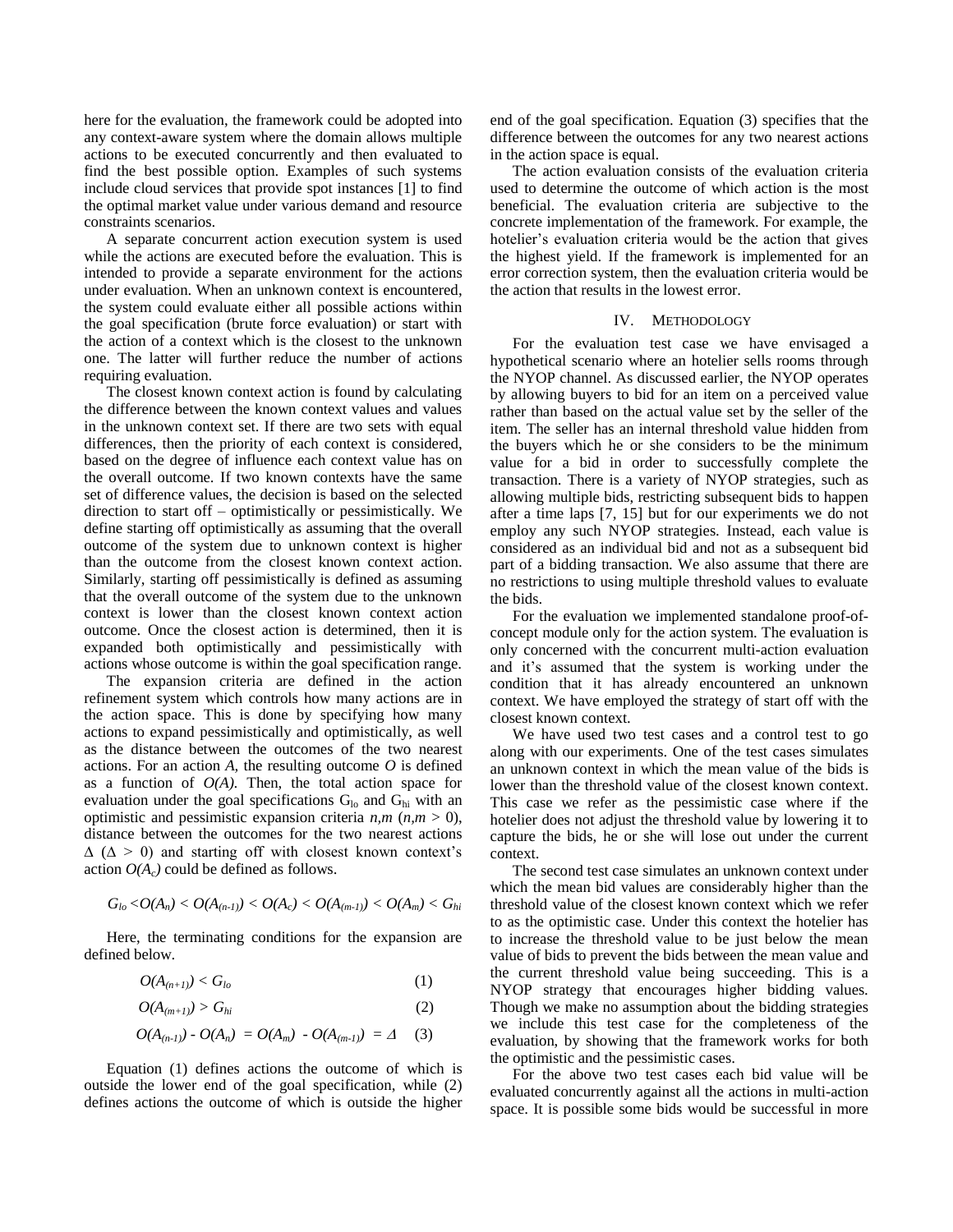than one threshold. In such cases the bid would be considered successful only in the highest threshold it exceeds and successful bid count will be calculated accordingly.

We generated bid values using a normal distribution and adjusted the mean value to make the generated values fit to either pessimistic case or the optimistic case. We set the standard variation to the same value as the expansion criteria thus ensuring that there are bid values for each range.

Though we use the normal distribution to generate input bid values it makes no difference to the outcome of the test case even if they are of different distribution. This is because the best course of action is chosen after evaluating all the bid values with all the actions in the action space.

For the control test we employ a self-adaptive contextaware model that iteratively executes the all possible actions when an unknown context is encountered and finally evaluates the outcomes to find the best fit. We selected a sample size of (total inputs bids / action space size) for each action before the next iteration begins. With this sample size each action in the action space will evaluate the same number of bids and the total number of test cases would be the same across all test cases. Under control test cases each bid is only evaluated by one action and bid is not repeated and also it will evaluate all the bids in the same order as they appeared in the two main test cases.

The action evaluation is done based on the number of successful bids for each threshold value. The best course of action would be the one with the highest number of successful bids. The system evolution would result in associating threshold value used by this action being associated with the unknown context.

For the test case we had a goal specification  $(G<sub>lo</sub>, G<sub>hi</sub>) = (190, 300)$ . We set up equal numbers of pessimistic and optimistic expansion –  $(n, m) = (2, 2)$  – making the total actions in the action space (including the closest known action) to be 5 and the distance between each two nearest actions outcome to be 15. This value is derived from the hotelier's domain knowledge.

For the unknown context encountered, the system found the closest known context action threshold value to be 225. We had to know the closest known context action threshold value beforehand in order to explicitly generate bid values to match the pessimistic and the optimistic cases.

We have generated for the pessimistic case 1000 bid values using a normal distribution function with a mean value of 212.50. For the optimistic case we have generated another 1000 bid values with a mean value of 243.50.

We ran two control tests per each of the cases above making four control tests altogether. The two control tests differ from each other depending on the direction of the iteration, whether it traverses in the optimistic direction or in the pessimistic direction. We start off with the closest known context action threshold value and evaluate the first 200 (derived from the total inputs bids / action space size) bid values in the same order as the previous test cases. In the subsequent iteration we select the nearest pessimistic action for one test and when all pessimistic actions are exhausted we move to the optimistic actions. In the other test we start off from the closest action and move in the direction of the

optimistic actions before evaluating the pessimistic action. This is to check if the order (optimistic action first or pessimistic action first) and the nature of the action chosen has any effect on the overall outcome compared with the concurrent multi-action execution and evaluation.

### V. RESULTS

The expansion from the closest known context action threshold value resulted in five actions that will evaluate bids with 5 different threshold values. The threshold values were 195, 210, 225, 240 and 255. These are denoted as A(195), A(210), A(225), A(240) and A(250) in the graphs below.

### *A. Pessimistic Test Case*

The results of the pessimistic test case (Fig. 2) show that under the current unknown context the majority of successful bid values were evaluated by an action that had a threshold value of 210. In essence, our hypothetical hotelier could associate the current unknown context with the threshold value 210 for future evaluation thus effectively evolving the system to recognise the current unknown context in the future. We know this conclusion to be correct as we generated the bid values using a normal distribution with a mean value of 212.50.

Looking at the control test cases under the optimistic direction we only had 332 successful bid values while in the pessimistic direction we only had 342 bid values. The low success rate is due to employing only a single action which evaluates the bids by using only a single threshold value. Furthermore, the results of the test case erroneously show 195 to be the threshold value under which the majority of bids are successful. This proves that using a single action it is not possible to capture the nature of the change due to the context change evaluating a set number of bids (1000 bids in this case) as compared concurrent evaluation.



Figure 2. Successful bid count for test case where unknown context result in pessimistic bid values